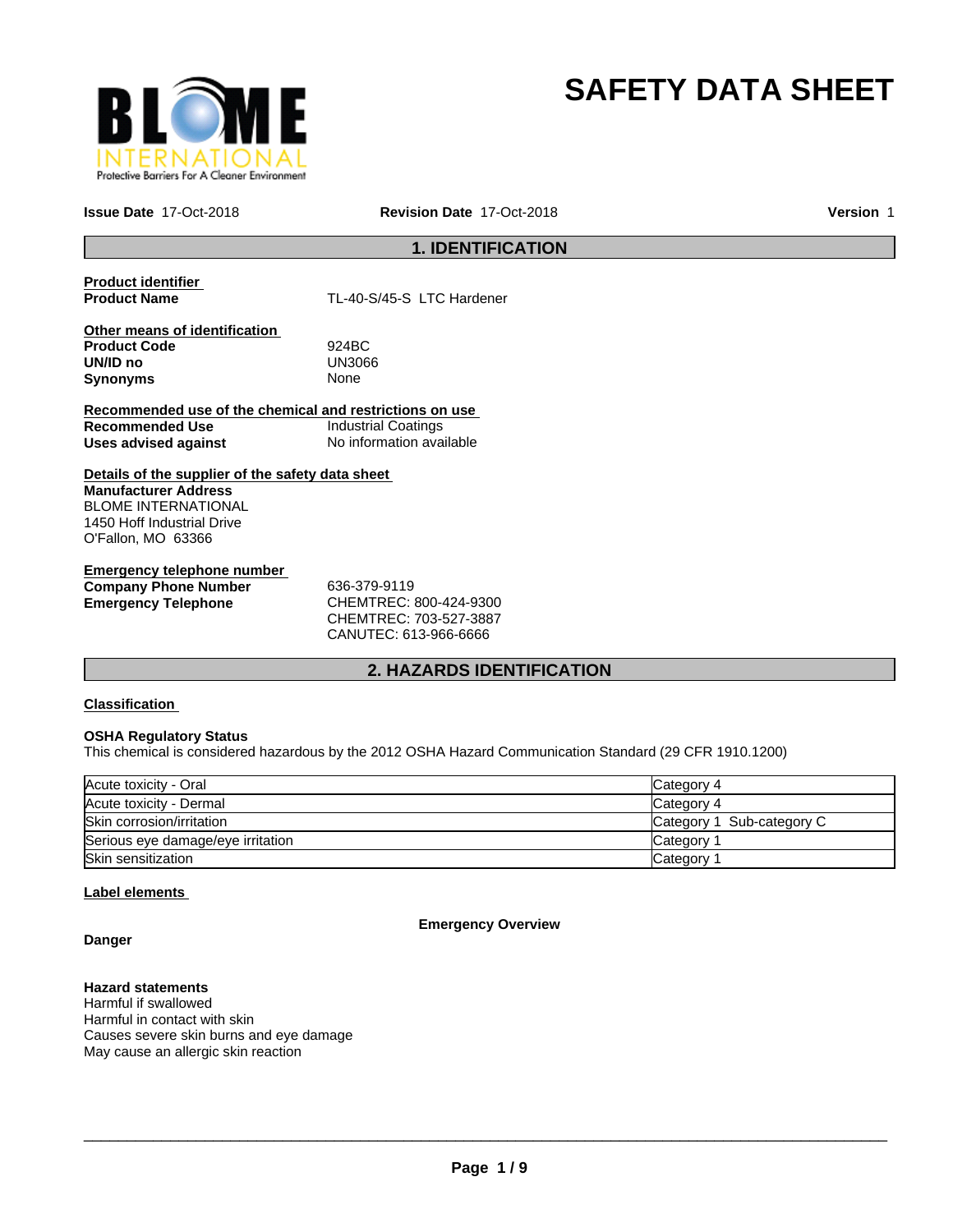

**Appearance** viscous **Physical state** liquid **Odor** Amine

 $\overline{\phantom{a}}$  ,  $\overline{\phantom{a}}$  ,  $\overline{\phantom{a}}$  ,  $\overline{\phantom{a}}$  ,  $\overline{\phantom{a}}$  ,  $\overline{\phantom{a}}$  ,  $\overline{\phantom{a}}$  ,  $\overline{\phantom{a}}$  ,  $\overline{\phantom{a}}$  ,  $\overline{\phantom{a}}$  ,  $\overline{\phantom{a}}$  ,  $\overline{\phantom{a}}$  ,  $\overline{\phantom{a}}$  ,  $\overline{\phantom{a}}$  ,  $\overline{\phantom{a}}$  ,  $\overline{\phantom{a}}$ 

#### **Precautionary Statements - Prevention**

Wash face, hands and any exposed skin thoroughly after handling Do not eat, drink or smoke when using this product Wear protective gloves/protective clothing/eye protection/face protection Do not breathe dust/fume/gas/mist/vapors/spray Contaminated work clothing should not be allowed out of the workplace

#### **Precautionary Statements - Response**

IF IN EYES: Rinse cautiously with water for several minutes. Remove contact lenses, if present and easy to do. Continue rinsing Immediately call a POISON CENTER or doctor/physician Call a POISON CENTER or doctor/physician if you feel unwell Wash contaminated clothing before reuse IF ON SKIN (or hair): Remove/Take off immediately all contaminated clothing. Rinse skin with water/shower If skin irritation or rash occurs: Get medical advice/attention IF INHALED: Remove victim to fresh air and keep at rest in a position comfortable for breathing Immediately call a POISON CENTER or doctor/physician IF SWALLOWED: Call a POISON CENTER or doctor/physician if you feel unwell Rinse mouth Do NOT induce vomiting

#### **Precautionary Statements - Storage**

Store locked up

#### **Precautionary Statements - Disposal**

Dispose of contents/container to an approved waste disposal plant

#### **Hazards not otherwise classified (HNOC)**

Not applicable

#### **Other Information**

Toxic to aquatic life with long lasting effects.

#### **Unknown acute toxicity**

76% of the mixture consists of ingredient(s) of unknown toxicity

#### **3. COMPOSITION/INFORMATION ON INGREDIENTS**

#### **Substance**

Not applicable

#### **Mixture**

| <b>Chemical Name</b>                      | <b>CAS No</b>  | Weight-%  |
|-------------------------------------------|----------------|-----------|
| Polyamidoamine *                          | Proprietary    | $40 - 70$ |
| Diethylenetriamine *                      | $111 - 40 - 0$ | $10 - 30$ |
| Bisphenol A*                              | 80-05-7        | $3 - 7$   |
| Silica, amorphous, precipitated and gel * | 112926-00-8    | - 5       |
| 2,4,6-Tri(dimethylaminomethyl)phenol *    | $90 - 72 - 2$  | - 5       |
| Tetraethylenepentamine *                  | 112-57-2       | - 5       |
|                                           |                |           |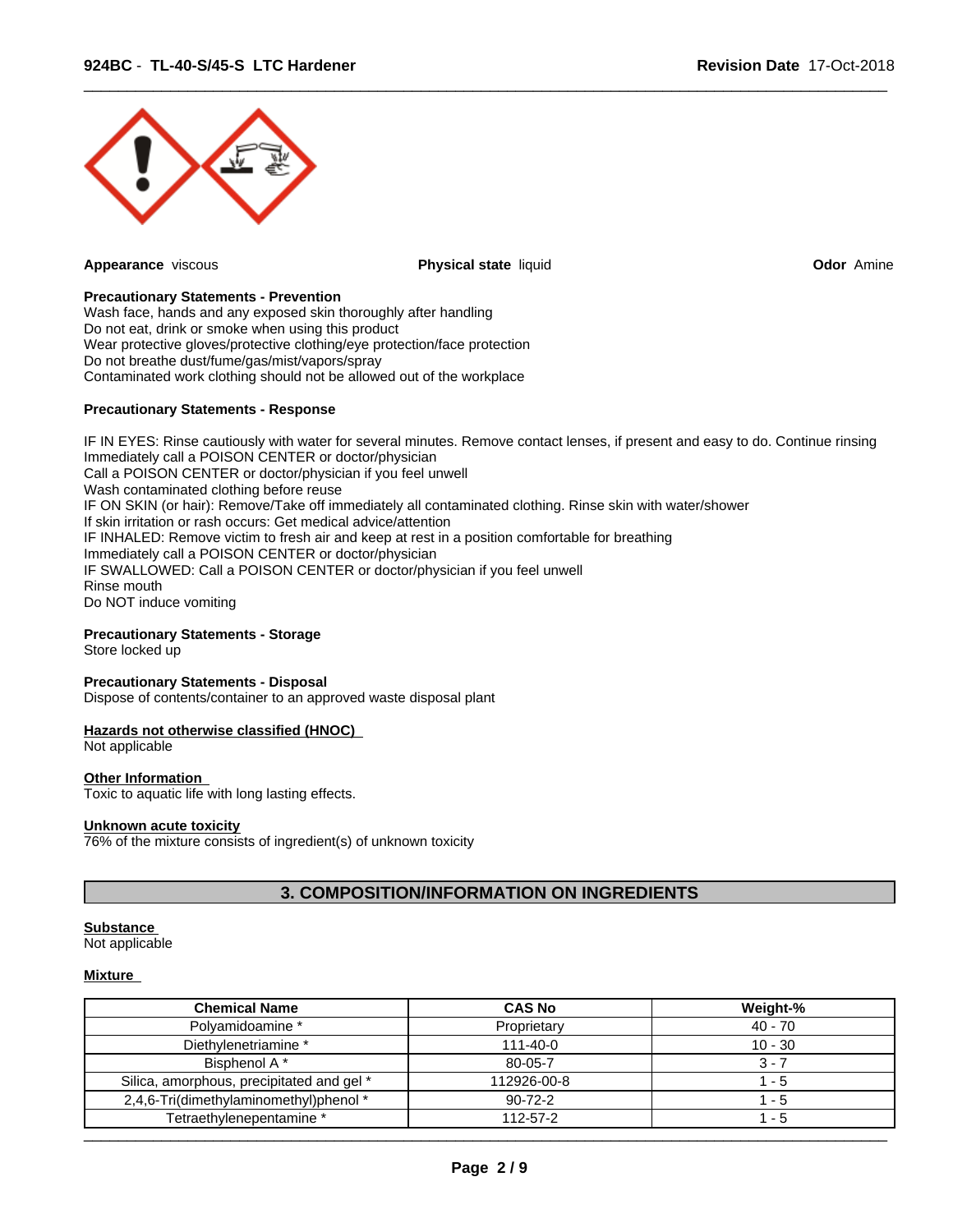\*The exact percentage (concentration) of composition has been withheld as a trade secret.

 $\overline{\phantom{a}}$  ,  $\overline{\phantom{a}}$  ,  $\overline{\phantom{a}}$  ,  $\overline{\phantom{a}}$  ,  $\overline{\phantom{a}}$  ,  $\overline{\phantom{a}}$  ,  $\overline{\phantom{a}}$  ,  $\overline{\phantom{a}}$  ,  $\overline{\phantom{a}}$  ,  $\overline{\phantom{a}}$  ,  $\overline{\phantom{a}}$  ,  $\overline{\phantom{a}}$  ,  $\overline{\phantom{a}}$  ,  $\overline{\phantom{a}}$  ,  $\overline{\phantom{a}}$  ,  $\overline{\phantom{a}}$ 

#### **4. FIRST AID MEASURES**

#### **Description of first aid measures**

| In case of accident or unwellness, seek medical advice immediately (show directions for<br><b>General advice</b><br>use or safety data sheet if possible). If symptoms persist, call a physician.<br>Rinse immediately with plenty of water, also under the eyelids, for at least 15 minutes.<br>Eye contact<br>Remove contact lenses, if present and easy to do. Continue rinsing. Call a physician<br>immediately.<br>Wash off immediately with soap and plenty of water while removing all contaminated<br><b>Skin contact</b><br>clothes and shoes. For minor skin contact, avoid spreading material on unaffected skin. If<br>skin irritation persists, call a physician.<br><b>Inhalation</b><br>Remove to fresh air. If breathing is irregular or stopped, administer artificial respiration.<br>Avoid direct contact with skin. Use barrier to give mouth-to-mouth resuscitation. If<br>symptoms persist, call a physician.<br>Call a physician or poison control center immediately. Rinse mouth. Drink plenty of water.<br>Ingestion |
|------------------------------------------------------------------------------------------------------------------------------------------------------------------------------------------------------------------------------------------------------------------------------------------------------------------------------------------------------------------------------------------------------------------------------------------------------------------------------------------------------------------------------------------------------------------------------------------------------------------------------------------------------------------------------------------------------------------------------------------------------------------------------------------------------------------------------------------------------------------------------------------------------------------------------------------------------------------------------------------------------------------------------------------------|
|                                                                                                                                                                                                                                                                                                                                                                                                                                                                                                                                                                                                                                                                                                                                                                                                                                                                                                                                                                                                                                                |
|                                                                                                                                                                                                                                                                                                                                                                                                                                                                                                                                                                                                                                                                                                                                                                                                                                                                                                                                                                                                                                                |
|                                                                                                                                                                                                                                                                                                                                                                                                                                                                                                                                                                                                                                                                                                                                                                                                                                                                                                                                                                                                                                                |
|                                                                                                                                                                                                                                                                                                                                                                                                                                                                                                                                                                                                                                                                                                                                                                                                                                                                                                                                                                                                                                                |
| Do not induce vomiting without medical advice.                                                                                                                                                                                                                                                                                                                                                                                                                                                                                                                                                                                                                                                                                                                                                                                                                                                                                                                                                                                                 |
| Self-protection of the first aider<br>Ensure that medical personnel are aware of the material(s) involved and take precautions to<br>protect themselves. Do not use mouth-to-mouth method if victim ingested or inhaled the<br>substance; give artificial respiration with the aid of a pocket mask equipped with a one-way<br>valve or other proper respiratory medical device.                                                                                                                                                                                                                                                                                                                                                                                                                                                                                                                                                                                                                                                               |
| Most important symptoms and effects, both acute and delayed                                                                                                                                                                                                                                                                                                                                                                                                                                                                                                                                                                                                                                                                                                                                                                                                                                                                                                                                                                                    |
| Causes skin and eye burns. May result in permanent damage including blindness. May<br><b>Symptoms</b><br>cause allergic skin reaction. Coughing and/ or wheezing.                                                                                                                                                                                                                                                                                                                                                                                                                                                                                                                                                                                                                                                                                                                                                                                                                                                                              |
| Indication of any immediate medical attention and special treatment needed                                                                                                                                                                                                                                                                                                                                                                                                                                                                                                                                                                                                                                                                                                                                                                                                                                                                                                                                                                     |
| Keep victim warm and quiet. Effects of exposure (inhalation, ingestion or skin contact) to<br>Note to physicians<br>substance may be delayed. Treat symptomatically.                                                                                                                                                                                                                                                                                                                                                                                                                                                                                                                                                                                                                                                                                                                                                                                                                                                                           |

#### **5. FIRE-FIGHTING MEASURES**

#### **Suitable extinguishing media**

Use extinguishing measures that are appropriate to local circumstances and the surrounding environment. Dry chemical, CO2, alcohol-resistant foam or water spray. Move containers from fire area if you can do it without risk.

**Unsuitable extinguishing media** Do not use a solid water stream as it may scatter and spread fire.

## **Specific hazards arising from the chemical**

The product causes burns of eyes, skin and mucous membranes. Thermal decomposition can lead to release of irritating and toxic gases and vapors. Runoff may pollute waterways.

**Explosion data Sensitivity to Mechanical Impact** None. **Sensitivity to Static Discharge** None.

#### **Protective equipment and precautions for firefighters**

As in any fire, wear self-contained breathing apparatus pressure-demand, MSHA/NIOSH (approved or equivalent) and full protective gear.

#### **6. ACCIDENTAL RELEASE MEASURES**

**Personal precautions, protective equipment and emergency procedures**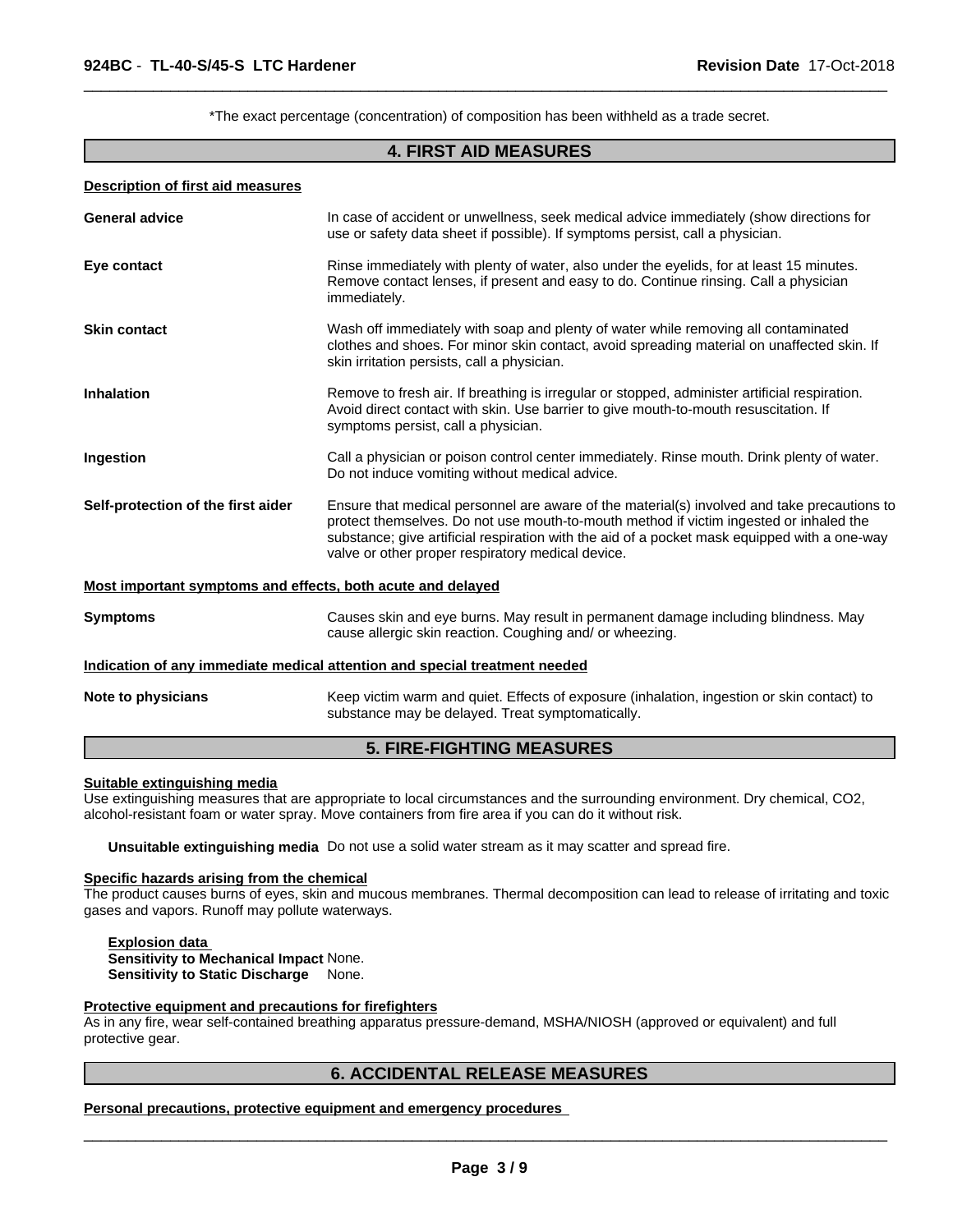| <b>Personal precautions</b>                                  | Remove all sources of ignition. Evacuate personnel to safe areas. Ensure adequate<br>ventilation, especially in confined areas. Use personal protective equipment as required.<br>Keep people away from and upwind of spill/leak.                          |
|--------------------------------------------------------------|------------------------------------------------------------------------------------------------------------------------------------------------------------------------------------------------------------------------------------------------------------|
| <b>Environmental precautions</b>                             |                                                                                                                                                                                                                                                            |
| <b>Environmental precautions</b>                             | Prevent entry into waterways, sewers, basements or confined areas.                                                                                                                                                                                         |
| Methods and material for containment and cleaning up         |                                                                                                                                                                                                                                                            |
| <b>Methods for containment</b>                               | Absorb or cover with dry earth, sand or other non-combustible material and transfer to<br>containers.                                                                                                                                                      |
| Methods for cleaning up                                      | Cover liquid spill with sand, earth or other non-combustible absorbent material. Use<br>personal protective equipment as required. Dam up. Take up mechanically, placing in<br>appropriate containers for disposal. Clean contaminated surface thoroughly. |
|                                                              |                                                                                                                                                                                                                                                            |
|                                                              | 7. HANDLING AND STORAGE                                                                                                                                                                                                                                    |
| <b>Precautions for safe handling</b>                         |                                                                                                                                                                                                                                                            |
| Advice on safe handling                                      | Avoid contact with skin, eyes or clothing. Use personal protective equipment as required.<br>Wash contaminated clothing before reuse. Do not breathe dust/fume/gas/mist/vapors/spray.<br>Do not eat, drink or smoke when using this product.               |
| Conditions for safe storage, including any incompatibilities |                                                                                                                                                                                                                                                            |
| <b>Storage Conditions</b>                                    | Keep container tightly closed in a dry and well-ventilated place. Keep out of the reach of<br>children.                                                                                                                                                    |

 $\overline{\phantom{a}}$  ,  $\overline{\phantom{a}}$  ,  $\overline{\phantom{a}}$  ,  $\overline{\phantom{a}}$  ,  $\overline{\phantom{a}}$  ,  $\overline{\phantom{a}}$  ,  $\overline{\phantom{a}}$  ,  $\overline{\phantom{a}}$  ,  $\overline{\phantom{a}}$  ,  $\overline{\phantom{a}}$  ,  $\overline{\phantom{a}}$  ,  $\overline{\phantom{a}}$  ,  $\overline{\phantom{a}}$  ,  $\overline{\phantom{a}}$  ,  $\overline{\phantom{a}}$  ,  $\overline{\phantom{a}}$ 

### **8. EXPOSURE CONTROLS/PERSONAL PROTECTION**

### **Control parameters**

#### **Exposure Guidelines** .

| <b>Chemical Name</b>                | <b>ACGIH TLV</b> | <b>OSHA PEL</b>                     | <b>NIOSH IDLH</b>       |
|-------------------------------------|------------------|-------------------------------------|-------------------------|
| Diethylenetriamine                  | TWA: 1 ppm       |                                     | TWA: 1 ppm              |
| 111-40-0                            |                  |                                     | TWA: $4 \text{ ma/m}^3$ |
| Silica, amorphous, precipitated and |                  | TWA: 20 mppcf                       |                         |
| gel                                 |                  | (80)/(% SiO2) mg/m <sup>3</sup> TWA |                         |
| 112926-00-8                         |                  |                                     |                         |

*NIOSH IDLH Immediately Dangerous to Life or Health*

#### **Appropriate engineering controls**

#### **Engineering Controls** Showers Eyewash stations Ventilation systems.

#### **Individual protection measures, such as personal protective equipment**

| <b>Eye/face protection</b>    | Tight sealing safety goggles.                                                                                                                                                                                                                                                                                                    |
|-------------------------------|----------------------------------------------------------------------------------------------------------------------------------------------------------------------------------------------------------------------------------------------------------------------------------------------------------------------------------|
| Skin and body protection      | Wear protective gloves and protective clothing.                                                                                                                                                                                                                                                                                  |
| <b>Respiratory protection</b> | If exposure limits are exceeded or irritation is experienced, NIOSH/MSHA approved<br>respiratory protection should be worn. Positive-pressure supplied air respirators may be<br>required for high airborne contaminant concentrations. Respiratory protection must be<br>provided in accordance with current local regulations. |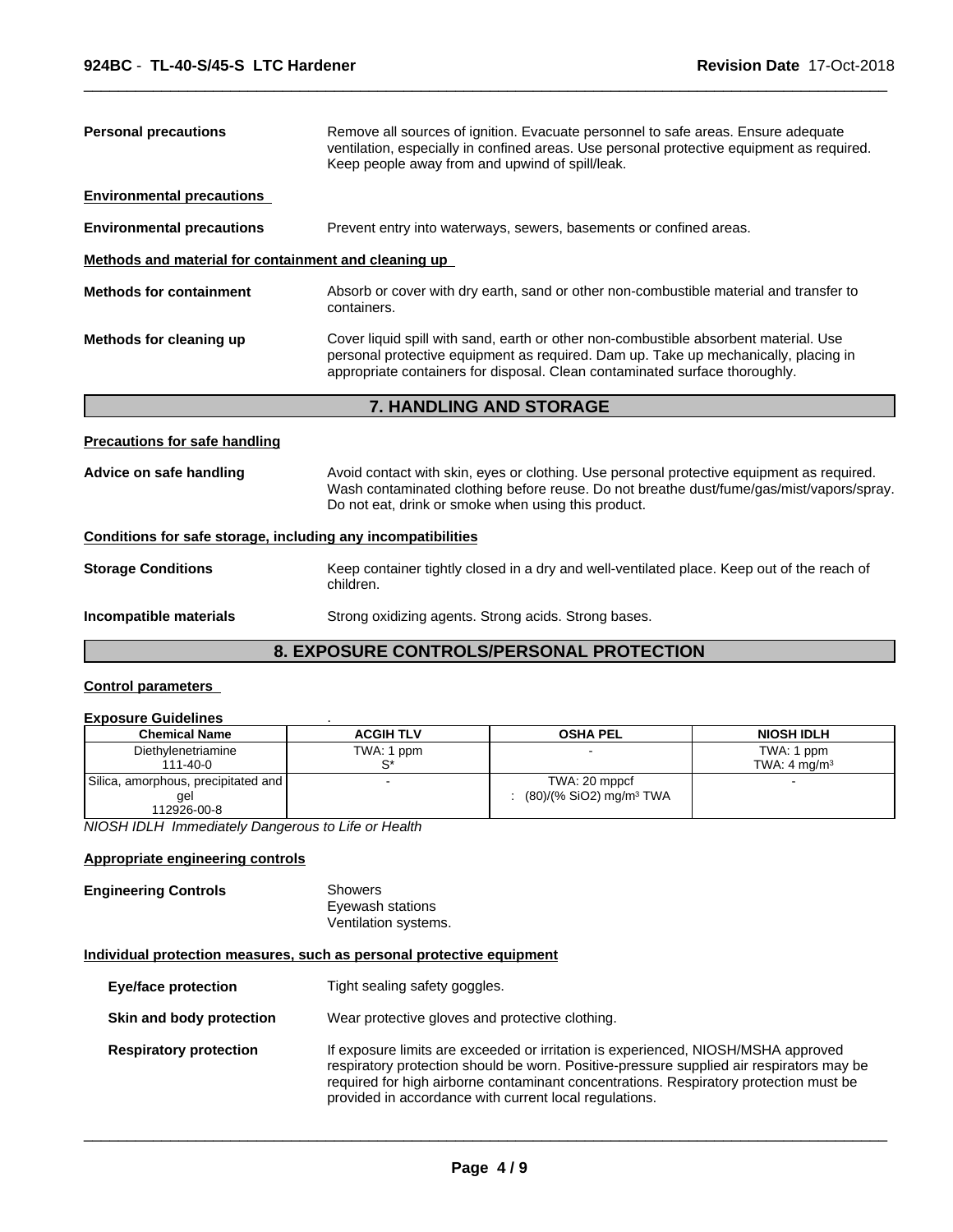**General Hygiene Considerations** Handle in accordance with good industrial hygiene and safety practice.

 $\overline{\phantom{a}}$  ,  $\overline{\phantom{a}}$  ,  $\overline{\phantom{a}}$  ,  $\overline{\phantom{a}}$  ,  $\overline{\phantom{a}}$  ,  $\overline{\phantom{a}}$  ,  $\overline{\phantom{a}}$  ,  $\overline{\phantom{a}}$  ,  $\overline{\phantom{a}}$  ,  $\overline{\phantom{a}}$  ,  $\overline{\phantom{a}}$  ,  $\overline{\phantom{a}}$  ,  $\overline{\phantom{a}}$  ,  $\overline{\phantom{a}}$  ,  $\overline{\phantom{a}}$  ,  $\overline{\phantom{a}}$ 

#### **9. PHYSICAL AND CHEMICAL PROPERTIES**

#### **Information on basic physical and chemical properties**

| <b>Physical state</b>                | liquid                   |                                  |                          |
|--------------------------------------|--------------------------|----------------------------------|--------------------------|
| Appearance                           | viscous                  | Odor                             | Amine                    |
| Color                                | amber                    | <b>Odor threshold</b>            | No information available |
| <b>Property</b>                      | <b>Values</b>            | Remarks • Method                 |                          |
| pH                                   | No information available |                                  |                          |
| Melting point / freezing point       | No information available |                                  |                          |
| <b>Boiling point / boiling range</b> | > 120 °C / 248 °F        |                                  |                          |
| <b>Flash point</b>                   | > 100 °C / 212 °F        | Pensky-Martens Closed Cup (PMCC) |                          |
| <b>Evaporation rate</b>              | No information available |                                  |                          |
| <b>Flammability (solid, gas)</b>     | No information available |                                  |                          |
| <b>Flammability Limit in Air</b>     |                          |                                  |                          |
| <b>Upper flammability limit:</b>     | No information available |                                  |                          |
| Lower flammability limit:            | No information available |                                  |                          |
| Vapor pressure                       | No information available |                                  |                          |
| Vapor density                        | No information available |                                  |                          |
| <b>Relative density</b>              | 0.96                     |                                  |                          |
| <b>Water solubility</b>              | dispersible              |                                  |                          |
| Solubility in other solvents         | No information available |                                  |                          |
| <b>Partition coefficient</b>         | No information available |                                  |                          |
| <b>Autoignition temperature</b>      | No information available |                                  |                          |
| <b>Decomposition temperature</b>     | No information available |                                  |                          |
| <b>Kinematic viscosity</b>           | No information available |                                  |                          |
| <b>Dynamic viscosity</b>             | No information available |                                  |                          |
| <b>Explosive properties</b>          | Not an explosive         |                                  |                          |
| <b>Oxidizing properties</b>          | Not applicable           |                                  |                          |
| <b>Other Information</b>             |                          |                                  |                          |
| <b>Softening point</b>               | No information available |                                  |                          |
| <b>Molecular weight</b>              | No information available |                                  |                          |
| <b>VOC Content (%)</b>               | $0$ g/L                  |                                  |                          |
| <b>Density</b>                       | No information available |                                  |                          |
| <b>Bulk density</b>                  | No information available |                                  |                          |

### **10. STABILITY AND REACTIVITY**

#### **Reactivity**  No data available

**Chemical stability** Stable under recommended storage conditions. **Possibility of Hazardous Reactions** Hazardous polymerization does not occur. **Conditions to avoid** Elevated Temperature. Incompatible materials. **Incompatible materials** Strong oxidizing agents. Strong acids. Strong bases. **Hazardous Decomposition Products** Thermal decomposition can lead to release of irritating and toxic gases and vapors.

### **11. TOXICOLOGICAL INFORMATION**

### **Information on likely routes of exposure**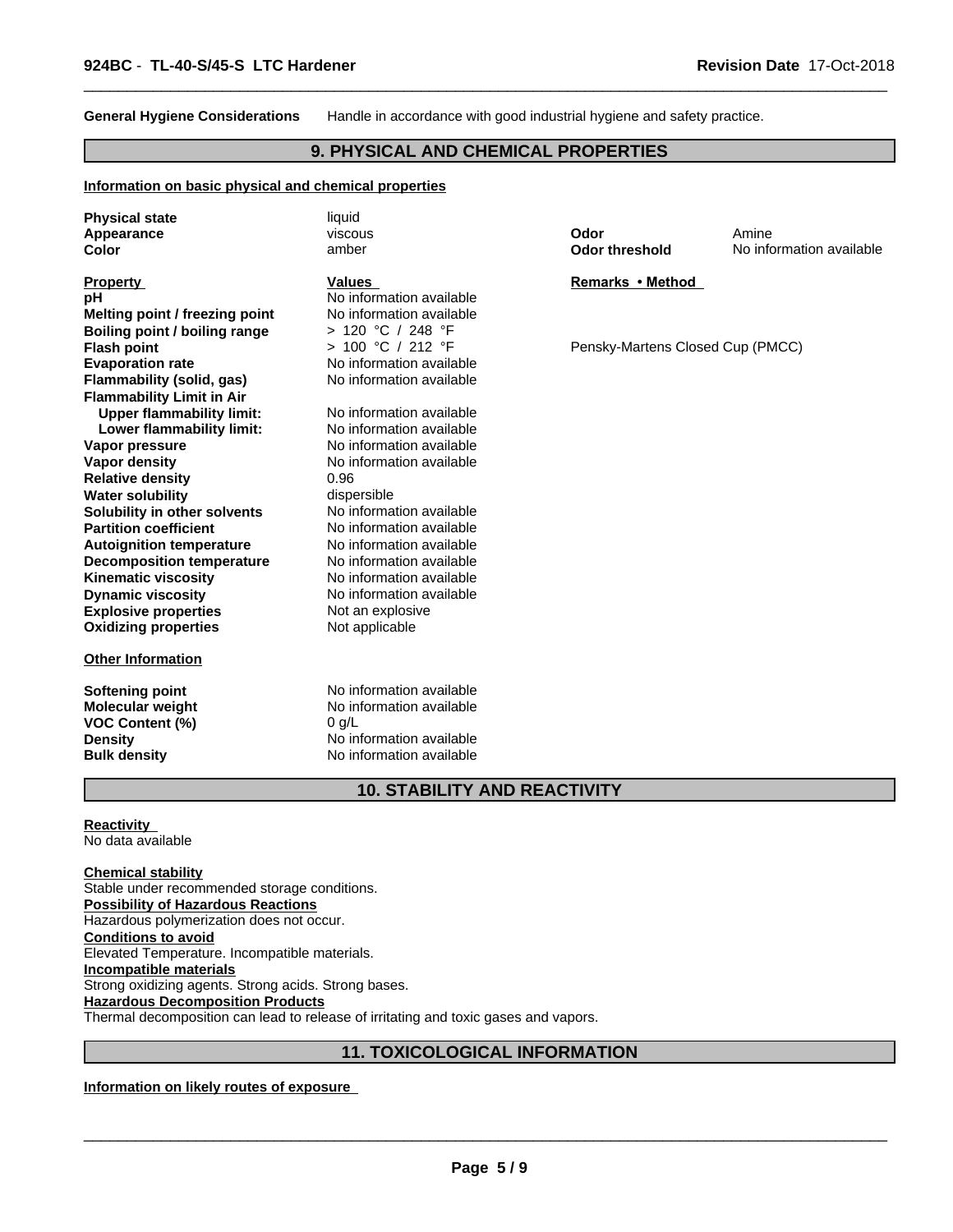#### **Product Information**

| <b>Inhalation</b>   | May cause irritation.                                                                                         |
|---------------------|---------------------------------------------------------------------------------------------------------------|
| Eye contact         | Corrosive to the eyes and may cause severe damage including blindness.                                        |
| <b>Skin contact</b> | May cause burns. Repeated or prolonged skin contact may cause allergic reactions with<br>susceptible persons. |

 $\overline{\phantom{a}}$  ,  $\overline{\phantom{a}}$  ,  $\overline{\phantom{a}}$  ,  $\overline{\phantom{a}}$  ,  $\overline{\phantom{a}}$  ,  $\overline{\phantom{a}}$  ,  $\overline{\phantom{a}}$  ,  $\overline{\phantom{a}}$  ,  $\overline{\phantom{a}}$  ,  $\overline{\phantom{a}}$  ,  $\overline{\phantom{a}}$  ,  $\overline{\phantom{a}}$  ,  $\overline{\phantom{a}}$  ,  $\overline{\phantom{a}}$  ,  $\overline{\phantom{a}}$  ,  $\overline{\phantom{a}}$ 

**Ingestion** Can burn mouth, throat, and stomach.

| <b>Chemical Name</b>                                     | Oral LD50            | <b>Dermal LD50</b>        | <b>Inhalation LC50</b>  |
|----------------------------------------------------------|----------------------|---------------------------|-------------------------|
| Diethylenetriamine<br>111-40-0                           | $= 1080$ mg/kg (Rat) | $= 672$ mg/kg (Rabbit)    | $= 70$ mg/L (Rat) 4 h   |
| <b>Bisphenol A</b><br>l 80-05-7                          | $=$ 3300 mg/kg (Rat) | $= 3$ mL/kg (Rabbit)      | $> 0.17$ mg/L (Rat) 6 h |
| $[2,4,6$ -Tri(dimethylaminomethyl)phen<br>lol<br>90-72-2 | $= 1200$ mg/kg (Rat) | $= 1280$ mg/kg (Rat)      |                         |
| Tetraethylenepentamine<br>112-57-2                       | $=$ 3990 mg/kg (Rat) | $= 660 \mu L/kg$ (Rabbit) |                         |

#### **Information on toxicological effects**

**Symptoms** May cause an allergic skin reaction. Causes skin burns. May cause redness and tearing of the eyes. May result in permanent damage including blindness. Coughing and/ or wheezing.

#### **Delayed and immediate effects as well as chronic effects from short and long-term exposure**

| Sensitization                                             | May cause sensitization in susceptible persons.                                          |         |            |             |
|-----------------------------------------------------------|------------------------------------------------------------------------------------------|---------|------------|-------------|
| Germ cell mutagenicity                                    | Based on available data, the classification criteria are not met.                        |         |            |             |
| Carcinogenicity                                           | The table below indicates whether each agency has listed any ingredient as a carcinogen. |         |            |             |
| <b>Chemical Name</b>                                      | <b>ACGIH</b>                                                                             | IARC    | <b>NTP</b> | <b>OSHA</b> |
| Silica, amorphous,<br>precipitated and gel<br>112926-00-8 |                                                                                          | Group 3 |            |             |
| Not classifiable as a human carcinogen                    | IARC (International Agency for Research on Cancer)                                       |         |            |             |

| <b>Reproductive toxicity</b>    | Based on available data, the classification criteria are not met. |
|---------------------------------|-------------------------------------------------------------------|
| <b>STOT - single exposure</b>   | Target Organs. Respiratory system. Eyes. Skin.                    |
| <b>STOT - repeated exposure</b> | Based on available data, the classification criteria are not met. |
| <b>Target Organ Effects</b>     | Eyes, Respiratory system, Skin.                                   |
| <b>Aspiration hazard</b>        | Based on available data, the classification criteria are not met. |

#### **Numerical measures of toxicity - Product Information**

**The following values are calculated based on chapter 3.1 of the GHS document** .

| ATEmix (oral)          | 1,516.00 mg/kg      |
|------------------------|---------------------|
| <b>ATEmix (dermal)</b> | 1,147.00 mg/kg mg/l |

#### **12. ECOLOGICAL INFORMATION**

#### **Ecotoxicity**

Toxic to aquatic life with long lasting effects

#### 83 % of the mixture consists of components(s) of unknown hazards to the aquatic environment

| <b>Chemical Name</b> | Algae/aguatic plants              | Fish                               | <b>Crustacea</b>            |
|----------------------|-----------------------------------|------------------------------------|-----------------------------|
| Diethylenetriamine   | 1164: 72 h Pseudokirchneriella    | 248: 96 h Poecilia reticulata mg/L | 16: 48 h Daphnia magna mg/L |
| $111 - 40 - 0$       | subcapitata mg/L EC50 345.6: 96 h | LC50 static 430: 96 h Leuciscus    | EC50 37: 24 h Daphnia magna |
|                      | Pseudokirchneriella subcapitata   | idus mg/L LC50 semi-static 1014:   | mg/L EC50                   |
|                      | mg/L EC50 592: 96 h               | 96 h Poecilia reticulata mg/L LC50 |                             |
|                      | Desmodesmus subspicatus mg/L      | semi-static                        |                             |
|                      | EC50                              |                                    |                             |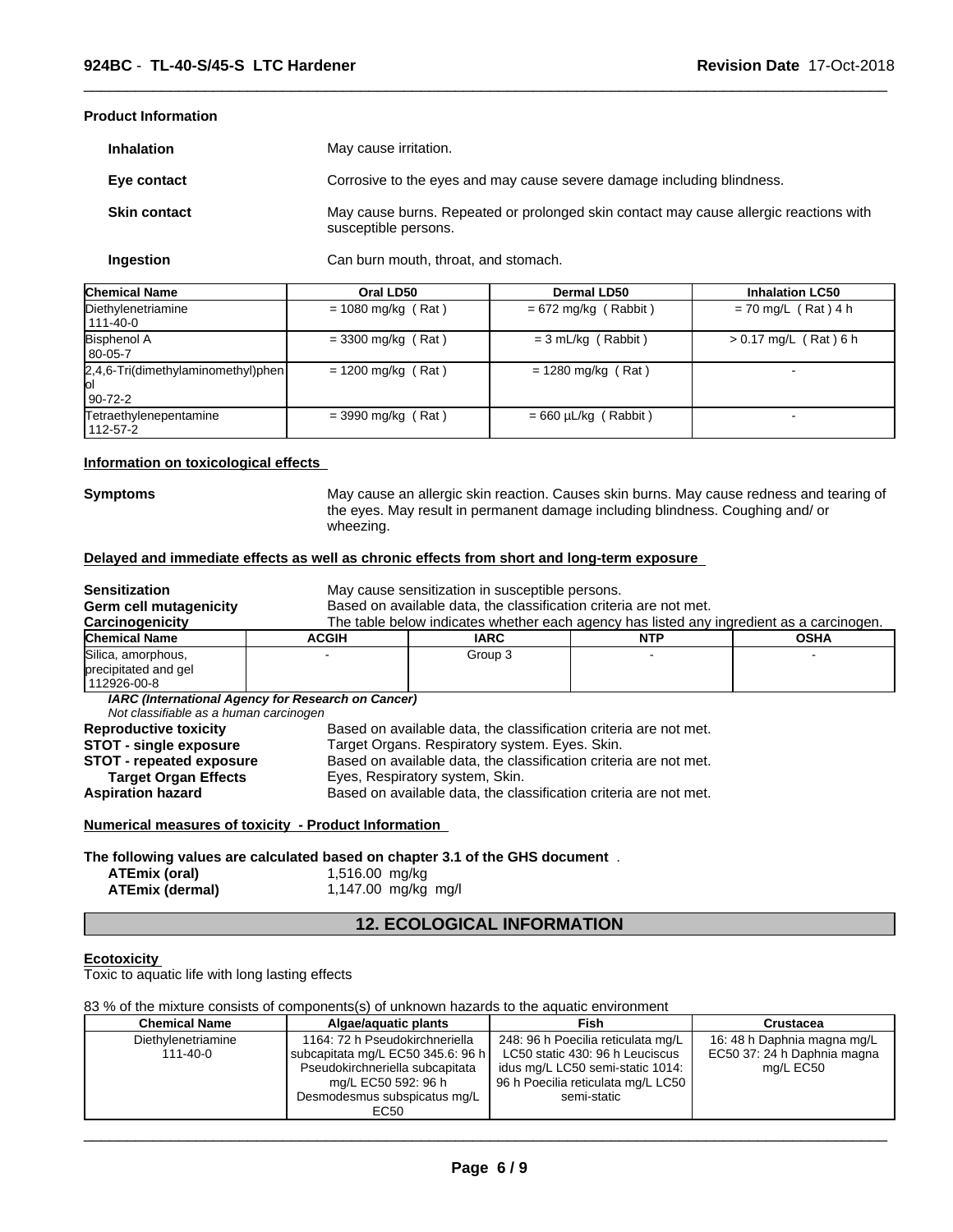| Bisphenol A<br>80-05-7 | 2.5: 96 h Pseudokirchneriella<br>subcapitata mg/L EC50 | 3.6 - 5.4: 96 h Pimephales promelas<br>mg/L LC50 flow-through $4.0 - 5.5$ :<br>96 h Pimephales promelas mg/L<br>LC50 static 4: 96 h Oncorhynchus<br>mykiss mg/L LC50 9.9: 96 h<br>Brachydanio rerio mg/L LC50 static | 10.2: 48 h Daphnia magna mg/L<br>EC50 3.9: 48 h Daphnia magna<br>mg/L EC50 9.2 - 11.4: 48 h Daphnia<br>magna mg/L EC50 Static |
|------------------------|--------------------------------------------------------|----------------------------------------------------------------------------------------------------------------------------------------------------------------------------------------------------------------------|-------------------------------------------------------------------------------------------------------------------------------|
| Tetraethylenepentamine | 2.1: 72 h Pseudokirchneriella                          | 420: 96 h Poecilia reticulata mg/L                                                                                                                                                                                   | 24.1: 48 h Daphnia magna mg/L                                                                                                 |
| 112-57-2               | subcapitata mg/L EC50                                  | LC50 static                                                                                                                                                                                                          | EC50                                                                                                                          |

 $\overline{\phantom{a}}$  ,  $\overline{\phantom{a}}$  ,  $\overline{\phantom{a}}$  ,  $\overline{\phantom{a}}$  ,  $\overline{\phantom{a}}$  ,  $\overline{\phantom{a}}$  ,  $\overline{\phantom{a}}$  ,  $\overline{\phantom{a}}$  ,  $\overline{\phantom{a}}$  ,  $\overline{\phantom{a}}$  ,  $\overline{\phantom{a}}$  ,  $\overline{\phantom{a}}$  ,  $\overline{\phantom{a}}$  ,  $\overline{\phantom{a}}$  ,  $\overline{\phantom{a}}$  ,  $\overline{\phantom{a}}$ 

#### **Persistence and degradability**

No information available.

#### **Bioaccumulation**

| <b>Chemical Name</b>                 | <b>Partition coefficient</b> |
|--------------------------------------|------------------------------|
| Diethylenetriamine<br>$111 - 40 - 0$ | $-1.3$                       |
| Bisphenol A                          | 2.2                          |
| 80-05-7                              |                              |
| Tetraethylenepentamine               |                              |
| 112-57-2                             |                              |

#### **Other adverse effects**

No information available

### **13. DISPOSAL CONSIDERATIONS**

| Waste treatment methods<br>Disposal of wastes | Disposal should be in accordance with applicable regional, national and local laws and<br>regulations. |
|-----------------------------------------------|--------------------------------------------------------------------------------------------------------|
| <b>Contaminated packaging</b>                 | Do not reuse container.                                                                                |
| <b>US EPA Waste Number</b>                    | D002                                                                                                   |

| <b>Chemical Name</b>                | California<br><b>Hazardous Waste Status</b> |
|-------------------------------------|---------------------------------------------|
| Diethylenetriamine<br>144<br>1-40-0 | Toxic                                       |
|                                     |                                             |

## **14. TRANSPORT INFORMATION**

**DOT** 

| UN/ID no                        | UN3066                  |
|---------------------------------|-------------------------|
| Proper shipping name            | Paint                   |
| <b>Hazard Class</b>             | 8                       |
| <b>Packing Group</b>            | Ш                       |
| <b>Special Provisions</b>       | B52, IB3, T4, TP1, TP29 |
| <b>Description</b>              | UN3066, Paint, 8, III   |
| <b>Emergency Response Guide</b> | 153                     |
| <b>Number</b>                   |                         |
| <b>TDG</b>                      |                         |
| UN/ID no                        | UN3066                  |
| Proper shipping name            | Paint                   |
| <b>Hazard Class</b>             | 8                       |
| <b>Packing Group</b>            | Ш                       |

**IATA** 

**Packing Group**<br>Description

 $\overline{\phantom{a}}$  ,  $\overline{\phantom{a}}$  ,  $\overline{\phantom{a}}$  ,  $\overline{\phantom{a}}$  ,  $\overline{\phantom{a}}$  ,  $\overline{\phantom{a}}$  ,  $\overline{\phantom{a}}$  ,  $\overline{\phantom{a}}$  ,  $\overline{\phantom{a}}$  ,  $\overline{\phantom{a}}$  ,  $\overline{\phantom{a}}$  ,  $\overline{\phantom{a}}$  ,  $\overline{\phantom{a}}$  ,  $\overline{\phantom{a}}$  ,  $\overline{\phantom{a}}$  ,  $\overline{\phantom{a}}$ 

**Description** UN3066, Paint, 8, III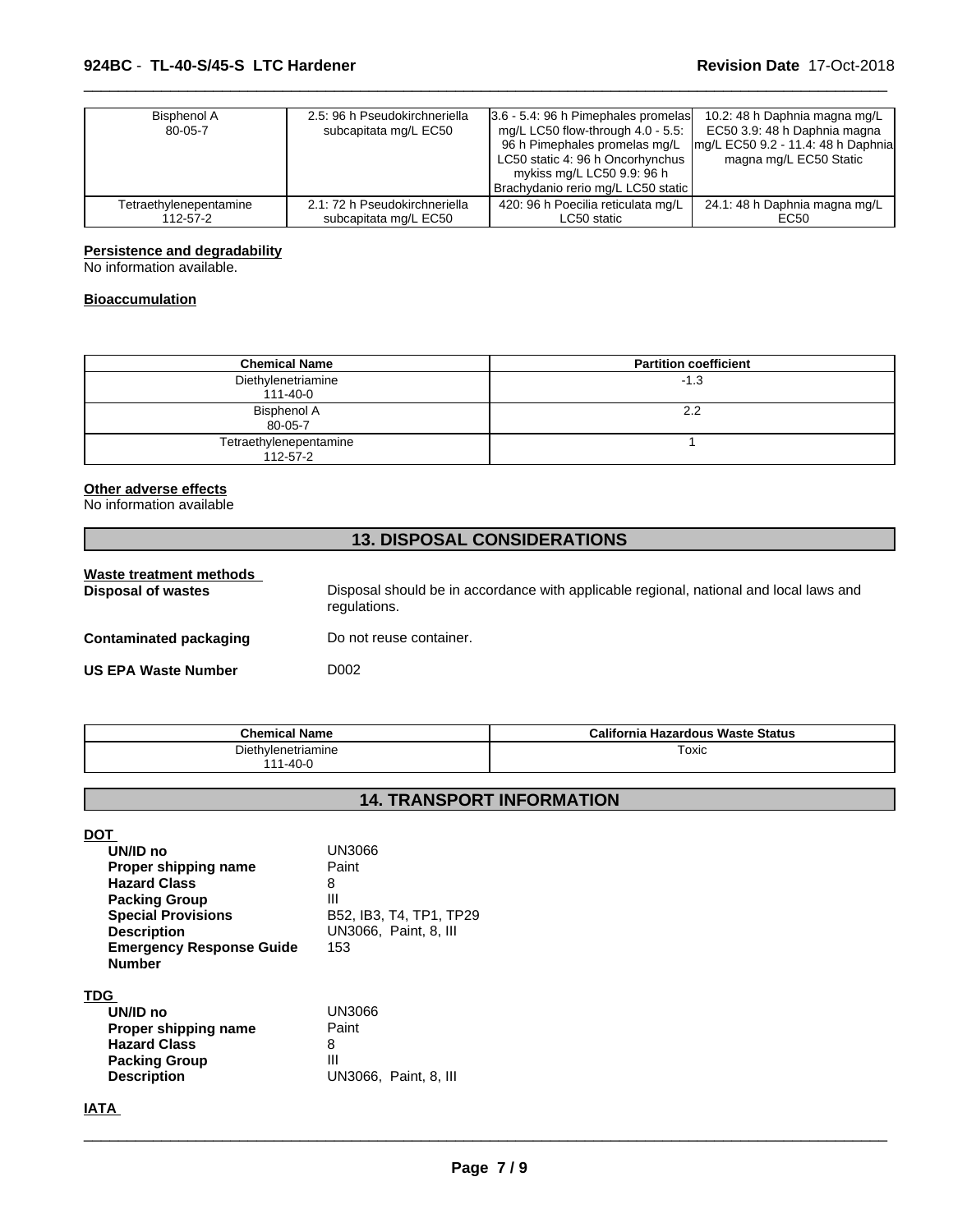| UN/ID no                  | UN3066                       |
|---------------------------|------------------------------|
| Proper shipping name      | Paint                        |
| <b>Hazard Class</b>       | 8                            |
| <b>Packing Group</b>      | Ш                            |
| <b>ERG Code</b>           | 8L                           |
| <b>Special Provisions</b> | A3, A72, A803, A192          |
| <b>Description</b>        | <b>UN3066, Paint, 8, III</b> |
| <b>IMDG</b>               |                              |
| UN/ID no                  | UN3066                       |
| Proper shipping name      | Paint                        |
| <b>Hazard Class</b>       | 8                            |
| <b>Packing Group</b>      | Ш                            |
| EmS-No                    | F-A, S-B                     |
| <b>Special Provisions</b> | 163, 223                     |
| <b>Description</b>        | UN3066, Paint, 8, III        |

#### **15. REGULATORY INFORMATION**

 $\overline{\phantom{a}}$  ,  $\overline{\phantom{a}}$  ,  $\overline{\phantom{a}}$  ,  $\overline{\phantom{a}}$  ,  $\overline{\phantom{a}}$  ,  $\overline{\phantom{a}}$  ,  $\overline{\phantom{a}}$  ,  $\overline{\phantom{a}}$  ,  $\overline{\phantom{a}}$  ,  $\overline{\phantom{a}}$  ,  $\overline{\phantom{a}}$  ,  $\overline{\phantom{a}}$  ,  $\overline{\phantom{a}}$  ,  $\overline{\phantom{a}}$  ,  $\overline{\phantom{a}}$  ,  $\overline{\phantom{a}}$ 

| <b>International Inventories</b> |          |  |
|----------------------------------|----------|--|
| <b>TSCA</b>                      | Complies |  |
| <b>DSL/NDSL</b>                  | Complies |  |
| <b>EINECS/ELINCS</b>             | Complies |  |
| <b>IECSC</b>                     | Complies |  |
| <b>KECL</b>                      | Complies |  |
| <b>PICCS</b>                     | Complies |  |
| <b>AICS</b>                      | Complies |  |

#### **Legend:**

**TSCA** - United States Toxic Substances Control Act Section 8(b) Inventory **DSL/NDSL** - Canadian Domestic Substances List/Non-Domestic Substances List **EINECS/ELINCS** - European Inventory of Existing Chemical Substances/European List of Notified Chemical Substances **ENCS** - Japan Existing and New Chemical Substances **IECSC** - China Inventory of Existing Chemical Substances

**KECL** - Korean Existing and Evaluated Chemical Substances

**PICCS** - Philippines Inventory of Chemicals and Chemical Substances

**AICS** - Australian Inventory of Chemical Substances

### **US Federal Regulations**

#### **SARA 313**

Section 313 of Title III of the Superfund Amendments and Reauthorization Act of 1986 (SARA). This product contains a chemical or chemicals which are subject to the reporting requirements of the Act and Title 40 of the Code of Federal Regulations, Part 372

| <b>Chemical Name</b>                  | <b>SARA 313 - Threshold Values %</b> |  |
|---------------------------------------|--------------------------------------|--|
| Bisphenol A - 80-05-7                 | 1.0                                  |  |
| <b>SARA 311/312 Hazard Categories</b> |                                      |  |
| Acute health hazard                   | Yes                                  |  |
| <b>Chronic Health Hazard</b>          | No                                   |  |
| Fire hazard                           | No                                   |  |
| Sudden release of pressure hazard     | No                                   |  |
| <b>Reactive Hazard</b>                | <b>No</b>                            |  |

#### **CWA (Clean Water Act)**

This product does not contain any substances regulated as pollutants pursuant to the Clean Water Act (40 CFR 122.21 and 40 CFR 122.42)

#### **CERCLA**

This material, as supplied, does not contain any substances regulated as hazardous substances under the Comprehensive Environmental Response Compensation and Liability Act (CERCLA) (40 CFR 302) or the Superfund Amendments and Reauthorization Act (SARA) (40 CFR 355). There may be specific reporting requirements at the local, regional, or state level pertaining to releases of this material